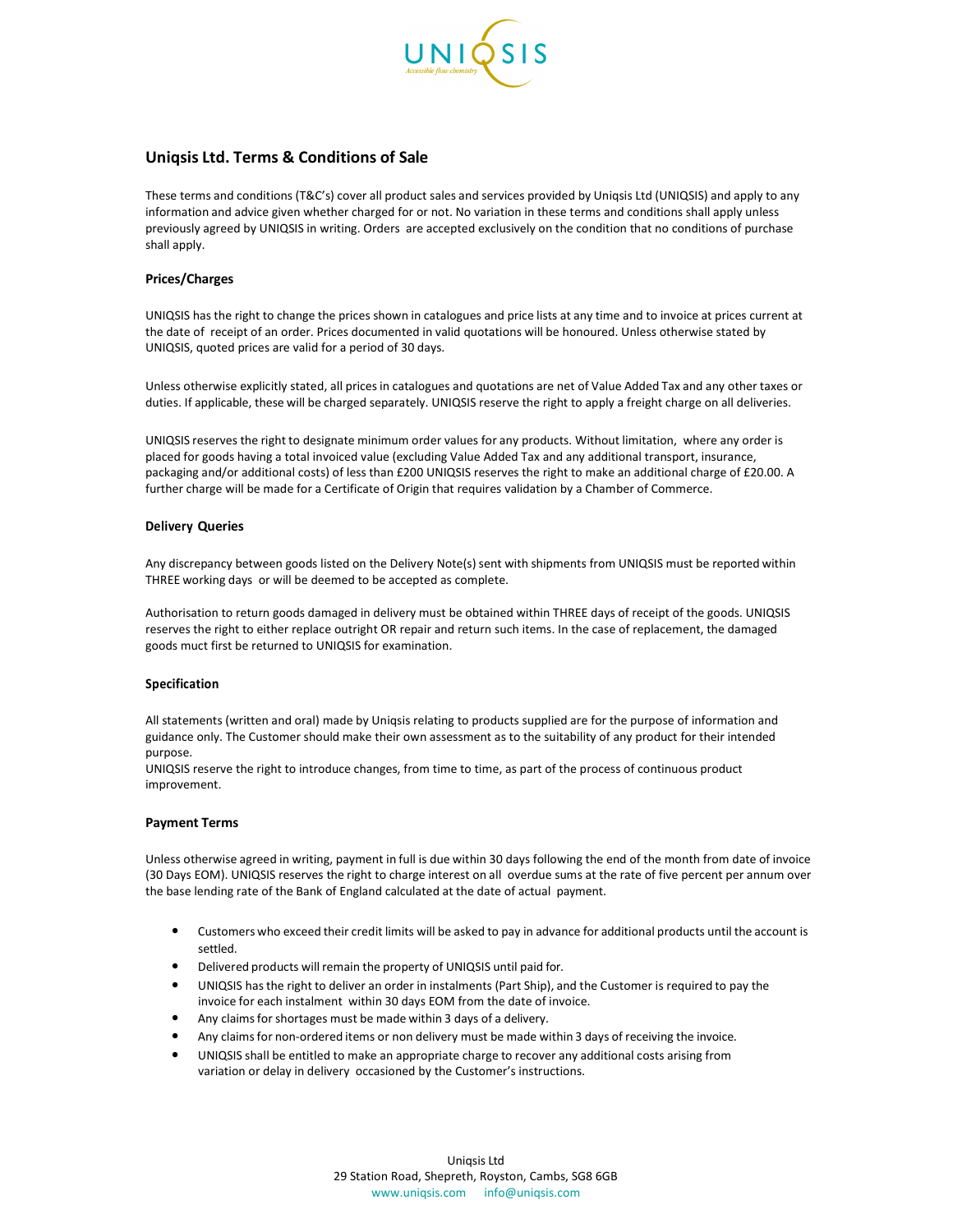

### **Return of Damaged or Unsuitable Goods**

Upon receipt, an official Purchase Order (PO) is deemed to be contractually binding on both the purchaser and the seller (UNIQSIS). Returns of unused goods in their original packaging or cancellations of orders are only possible if agreed in writing by UNIQSIS and approval should be requested within THREE days of receipt. A re-stocking charge may be made under these circumstances, as follows

Credit (less a handling charge of 15% of the invoice value of all products returned subject to a minimum charge of £50) will be given for those products AUTHORISED for return which are unused and in re-saleable condition (Including packaging condition) other than those in the categories shown:

- items with an expired shelf life or an expiration date too short for resale
- any article that has been delivered direct by a third party supplier
- discontinued items
- items not purchased from UNIQSIS.

Articles that have been delivered on our behalf by a third party supplier will not be accepted back to ASYNT.

Items which have been produced specifically in fulfillment of a PO and that are not standard products (custom items) cannot be returned and must be paid for in full by the purchaser.

### **Product Support and Consultancy**

UNIQSIS is prepared to give, but accepts no liability for, advice and support relating to the use and/or suitability of our products. Such advice is given to the best of our knowledge, but it is the responsibility of the Customer to apply due diligence and assess whether such advice is appropriate to their application. Where providing product support is deemed by UNIQSIS to require an excessive amount of time and/or cost, UNIQSIS reserve the right to either make a charge for this service or to cease to engage in this process.

Advice relating to the optimisation or development of a commercial process is deemed to be CONSULTANCY and UNIQSIS reserve the right to make a charge for such services.

Although self-installation of UNIQSIS flow chemistry systems is possible, UNIQSIS strongly recommends that Customers purchase an installation package that includes an on-site visit by a qualified UNIQSIS engineer to perform system installations in the first instance.

#### **Health, Safety and Liability**

The Customer is responsible for unloading and transporting large and/or heavy items from delivery couriers.

In view of the hazards of chemical synthesis and the use of in some of our supplied apparatus the Customer must ensure that the products purchased are in a safe condition and that a safe system of work is in place taking into account all available information.

In view of the wide range of uses of chemicals and apparatus, the Customer will be solely responsible for determining the suitability and specification of products, services, information and advice for its purposes.

In view of the above, liability of UNIQSIS for any loss or damage suffered by a Customer and arising by reason of defects in the products or otherwise howsoever is limited to the invoice price of the products in respect of or in relation to which loss or damage is claimed. Any liability accepted by UNIQSIS under these terms and conditions is in lieu of any warranty or condition implied by law as to the quality or fitness for any particular purpose of the products and save as provided in these terms and conditions UNIQSIS will not be under any liability, whether in contract, tort, breach of statutory duty or otherwise in respect of defects in products delivered or for any injury (other than death or personal injury caused by UNIQSIS negligence as defined in the Unfair Contract Terms Act 1977) damage or loss resulting from such defects or from any information, service or advice provided by UNIQSIS or its employees, contractors or agents. In no event shall ASYNT be liable for any consequential loss whether or not resulting from force majeure.

The Customer indemnifies UNIQSIS against any claims from its employees, contractors or agents.